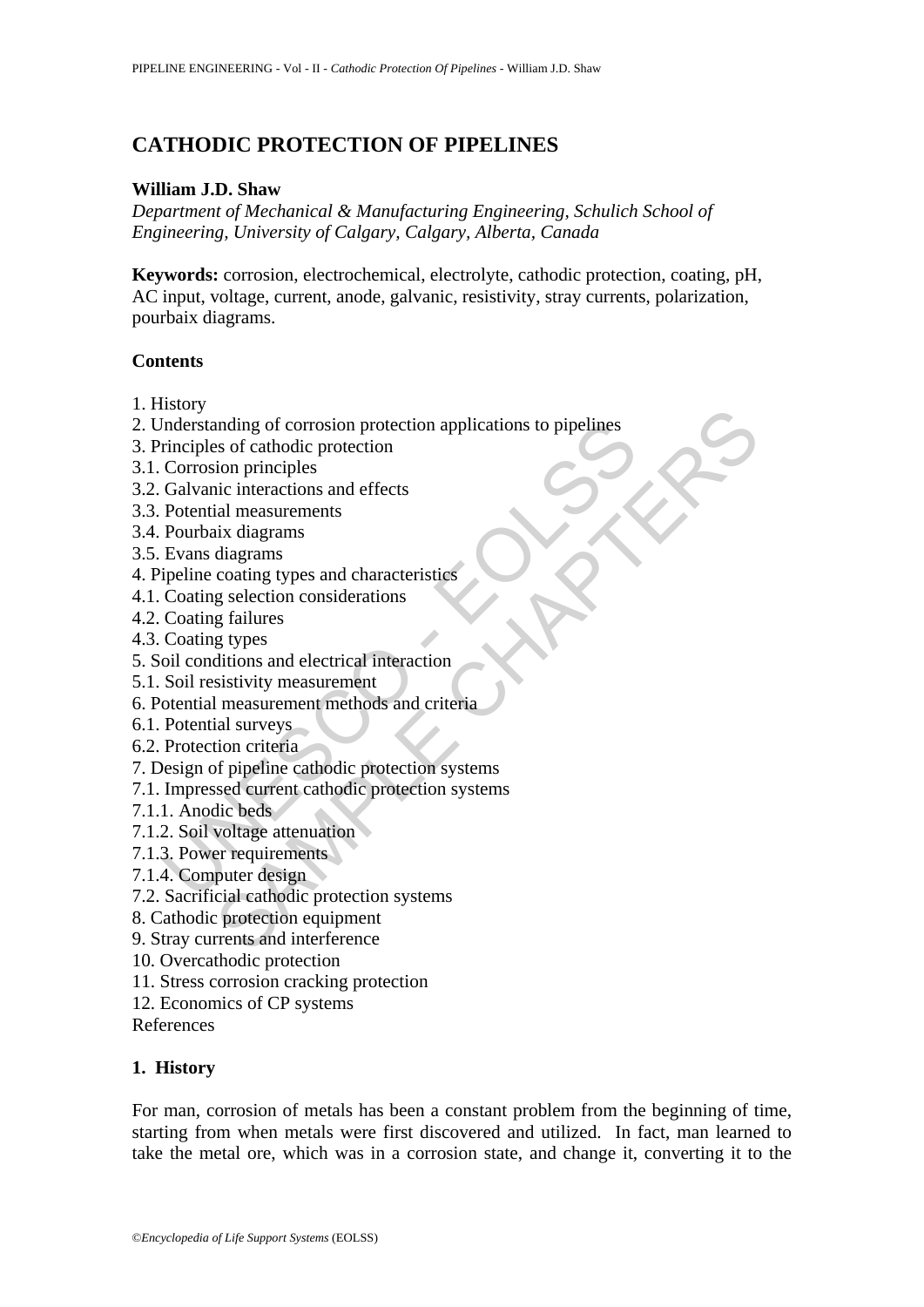pure metal itself. The ore being a type of corrosion of the metal was then reversed, through the use of adding energy into the ore. Therefore one could define corrosion in a general way, being the mechanism by which the metal will revert back to its original state, being the metal oxide. Thus all metals will, overtime, naturally revert back to their metal oxide. The one exception to this is gold, which is considered the noble metal.

y [3]. He investigated the application of attaching various met<br>the ore to the outside of British Royal Navy ships. He discovered<br>in prevented the copper from corroding in seawater. This<br>ently approaching a time of 200 yea He investigated the application of attaching various metals to copper sh<br>the investigated the application of attaching various metals to copper sh<br>the outside of British Royal Navy ships. He discovered that using iron,<br>ver In order to prevent or slowdown corrosion from occurring, various techniques have been developed and applied. Many of these were initially discovered on a trial and error basis. Generally coatings were the first application of corrosion prevention. The first coatings were lacquers painted on the surface of many different components as used in ancient China [1] and also the use of natural oils by many cultures throughout history [2]. The first application of cathodic protection occurred in 1825 by Sir Humphrey Davy [3]. He investigated the application of attaching various metals to copper sheets secured to the outside of British Royal Navy ships. He discovered that using iron, zinc or tin prevented the copper from corroding in seawater. This first application is currently approaching a time of 200 years prior, and formed the initial application for our current state of knowledge in cathodic protection. This was the first known record of applying galvanic cathodic protection to an engineering structure. Davy also explored the possibilities of using impressed current cathodic protection at the same time. This approach occurred after Faraday's discovery of equivalency between electrical current and corrosion [4,5], but before the equilibrium relationships as developed by Pourbaix [6]. Since corrosion is an electrochemical event it allows providing protection to a structure by electrically driving the process in reverse. Therefore by adding a second electrode and joining it to the structure to be protected, and then providing a current to the protected structure, corrosion can be prevented from occurring. These were the approaches investigated by Davy.

Buried petroleum pipelines constructed in the 1920's throughout the United States began to create serious leakage problems as a result of corrosion in the late 1920's and the early 1930's. It was a direct result of this problem of environmental contamination and product loss that in the 1930's, retrofitted cathodic protection systems on buried piping came into existence in a significant industrial way. The formation of a professional society, the National Association of Corrosion Engineers, or more commonly known as NACE, resulted in addressing the problem of corrosion prevention particularly on pipelines. In the 1940's the oil and gas industry was actively underway and cathodically protected pipelines were being installed throughout many parts of the United States. The experience and general understanding of cathodic protection was well established at this point of time and extensive use of cathodic protection was applied to new pipelines that were under construction. In addition the measurement criteria, that insured that corrosion protection was working and was effective, had previously been determined approximately 10 years earlier by Robert Kuhn [7]. In the United Kingdom cathodic protection on buried pipelines was generally not brought into play until the early 1950's. Since the initial start of cathodic protection being used in a major way, it has continued to grow for all types of applications well beyond those of pipelines. Some of the more recent applications have been in the protection of steel rebar in reinforced concrete structures and also moving towards using cathodic protection on the interior of pipelines in special circumstances. Today cathodic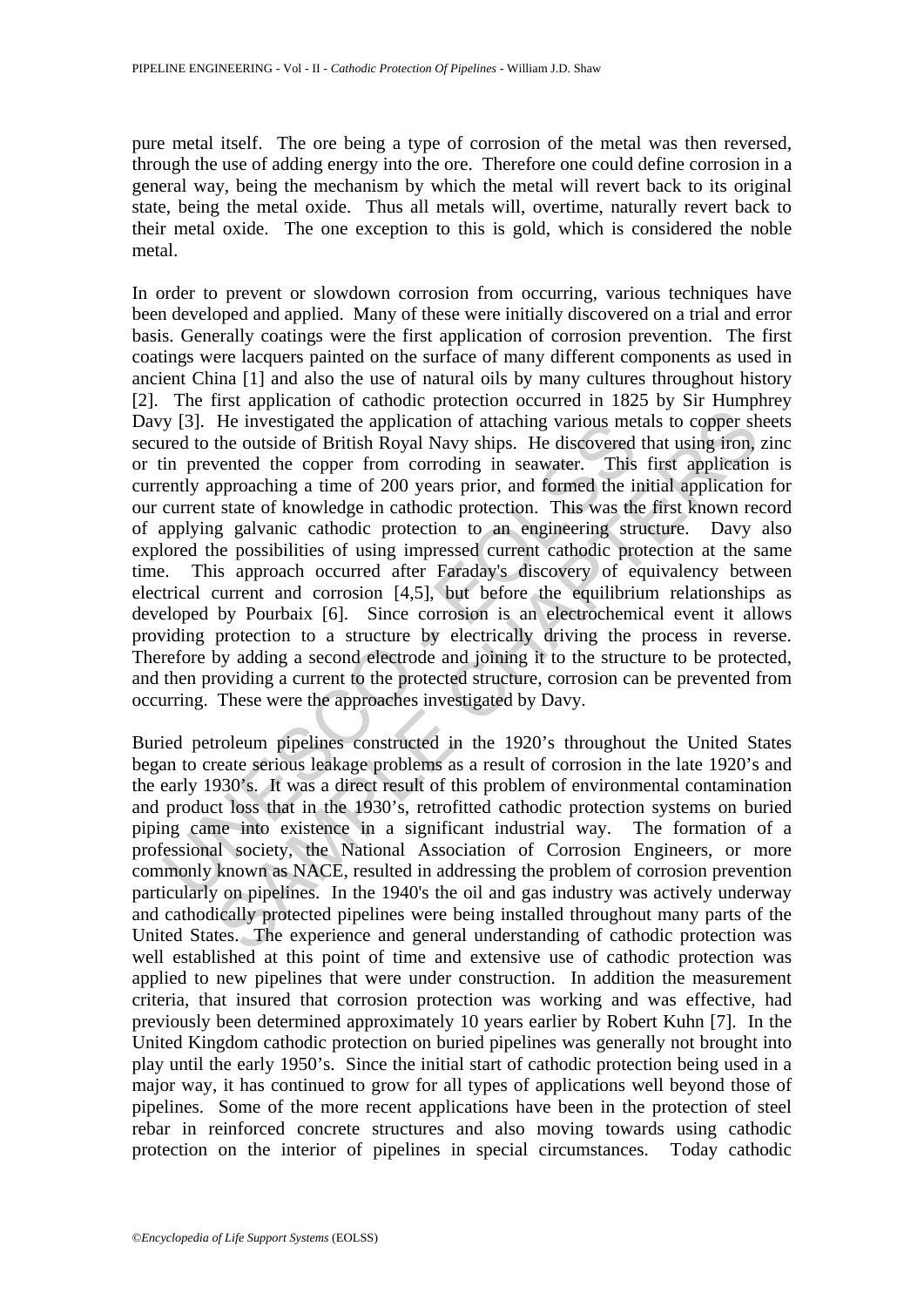protection is a mature science and engineering application, it is well understood both in theory and operation. It is applied to nearly every critical corrosion application, ranging from pipelines to marine structures as well as chemical plant processing equipment. Although it's largest and major industrial use is in the protection of buried pipelines systems.

#### **2. Understanding of Corrosion Protection Applications to Pipelines**

currently is primarily one of engineering economics with some<br>safe behavior. First, if a long pipeline, many kilometers in lengt<br>oated condition, a very large sized power supply would need<br>tinually operated. This would res ly is primarily one of engineering economics with some degree of tempo<br>havior. First, if a long pipeline, many kilometers in length, were buried in<br>ondition, a very large sized power supply would reed to be installed<br>or op The corrosion protection of a buried pipeline does not rely solely upon cathodic protection. It needs to be recognized for pipelines in particular that cathodic protection is used in conjunction with proper pipeline coatings. Thus the two methods are used in a collaborative manner whereby the joint action between the two results in good corrosion protection of the entire buried pipeline. The reasons for using both systems concurrently is primarily one of engineering economics with some degree of temporary fail safe behavior. First, if a long pipeline, many kilometers in length, were buried in an uncoated condition, a very large sized power supply would need to be installed and continually operated. This would result in very high power requirements of electricity being pumped into the ground and hence into the pipelines structure in order to provide adequate protection. Therefore the higher cost of the initial equipment and the operating cost of continually providing large amounts of current for cathodic protection would be extremely high, especially when evaluated over the long life of the pipeline. A coating system is never perfect and along the length of the pipeline there will be some pinholes or defects in the coating where cathodic protection is required. These defects or pin holes are referred to as holidays. The coating means that generally +99 % of the peripheral surface of the pipe will not require cathodic protection. This results in a much smaller sized cathodic protection system, in addition to a very low supply of current or electrical requirements. The total cost of the two systems when combined, cathodic protection and coating, results in an economical operation over the life of the pipeline. This is based upon both capital equipment costs and long term operating costs. Second, if the cathodic protection system failed or was providing insufficient protection to some locations on the pipeline, a coating system would help to maintain corrosion protection over most of the pipe. The coating thus provides the first line of defense, it allows time in which the locations where insufficient cathodic protection is occurring can be located and corrected. A major aspect of the integrity management program for a pipeline is measuring and establishing proper cathodic protection criteria along the entire length of the pipeline. Therefore areas that are found to be below acceptable protection levels can be addressed and brought up to proper levels. This is accomplished by modifications or adjustments to the cathodic protection system, thus insuring proper corrosion protection for the entire pipeline.

## **3. Principles of Cathodic Protection**

The principle of applying cathodic protection to a corroding pipe is fairly simple. It attempts to minimize the potential or voltage difference naturally occurring between various areas on the pipe. The potential differences between these various locations are known as anodic and cathodic areas on the pipe. Cathodic protection is accomplished by providing an external anode, buried in the ground adjacent to the pipeline and inducing current flow such that the anodic and cathodic areas on the pipe are driven to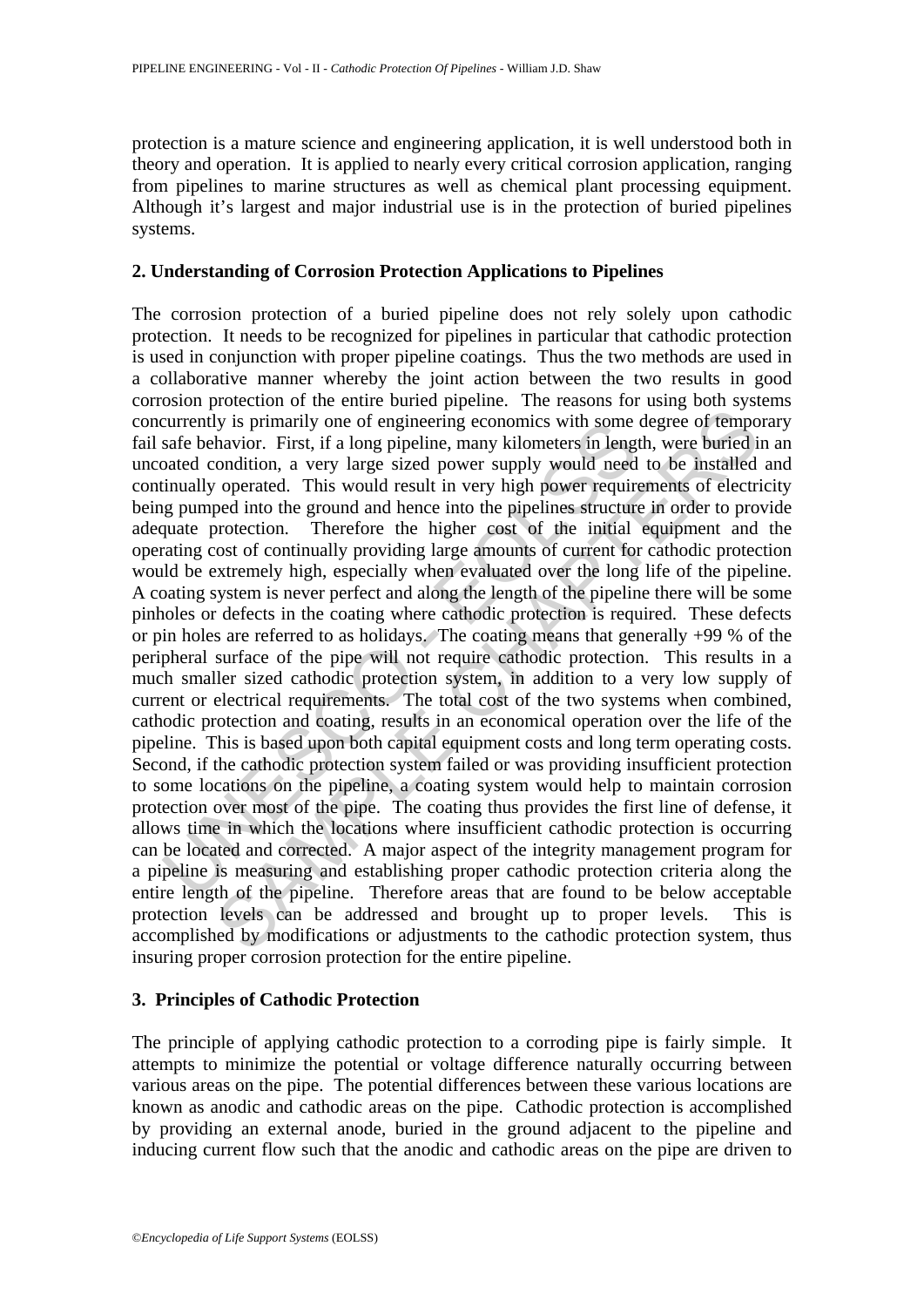the same common potential. At this condition individual anodic and cathodic sites on the pipe itself no longer exist. Rather now the pipe is entirely cathodic and participates in another man induced corrosion cell between the new buried anode, the soil and the pipe.

In order to understand cathodic protection, CP, and how it works one must first understand the electrochemical aspects of corrosion. These are based on two separate approaches one being founded on equilibrium conditions and the other being established upon kinetic behavior.

The equilibrium conditions are established first by, utilization of the Nernst equation [8] and second, by the use of Faraday's law [4, 5]. These two relationships when taken together result in an equilibrium corrosion diagram for metal and water. This is known as the Pourbaix diagram and has been established for most metal/water systems [9]. The Pourbaix diagram has a y-ordinate of potential or voltage and x-ordinate of pH. It is specific to one temperature and aqueous environment.

The kinetic conditions are based upon Faraday's law combined with the Arrhenius rate equation. The combination of these two relationships results in a kinetic corrosion diagram, known as the Evans diagram [10]. The Evans diagram has a y-ordinate of potential and the x-ordinate of electrical current or alternately electrical current density, the latter being more commonly used.

The Pourbaix diagram and has been established for most meta<br>
Pourbaix diagram has a y-ordinate of potential or voltage and<br>
eecific to one temperature and aqueous environment.<br>
kinetic conditions are based upon Faraday's l Theix diagram and has been established for most metal/water systems<br>aix diagram and has been established for most metal/water systems<br>aix diagram has a y-ordinate of potential or voltage and x-ordinate of pH<br>to one tempera These two diagrams although unique in their own right are tied together with a commonality, both having the same parameter for the y-ordinate, that being potential. This general concept is shown schematically in Figure 1. This means that for various corrosion conditions the Pourbaix diagram gives the potential that occurs for a specific pH condition, while the Evans diagram provides a value for the amount of current occurring for the same corrosion potential condition. This can then be used to establish the level of potential and induced current that would be required in order to maintain a protective condition on the component in preventing corrosion from occurring.

There are two distinct methods of providing cathodic protection to a structure. The first method uses the principles of galvanic corrosion or a galvanic couple and is labeled as sacrificial cathodic protection. The second method is one referred to as impressed current cathodic protection. This method requires a DC power supply or rectifier, and an anodic bed with a connecting cable to the pipeline.

For sacrificial cathodic protection, the current necessary to prevent corrosion of the structure is supplied by the sacrificial anodes, often being a small billet of zinc or magnesium. In this case, the sacrificial anodes is buried adjacent to the pipe and a connecting wire between the anode and the pipe allows natural corrosion to occur on the anode with the resulting flow of current to the pipe giving it a protective condition in forcing it to become cathodic.

For the impressed cathodic protection approach, a direct current power supply is required in addition to an anode bed. The choice of material to be used for the anode is considerable, it is connected to the power supply and then the power supply in turn is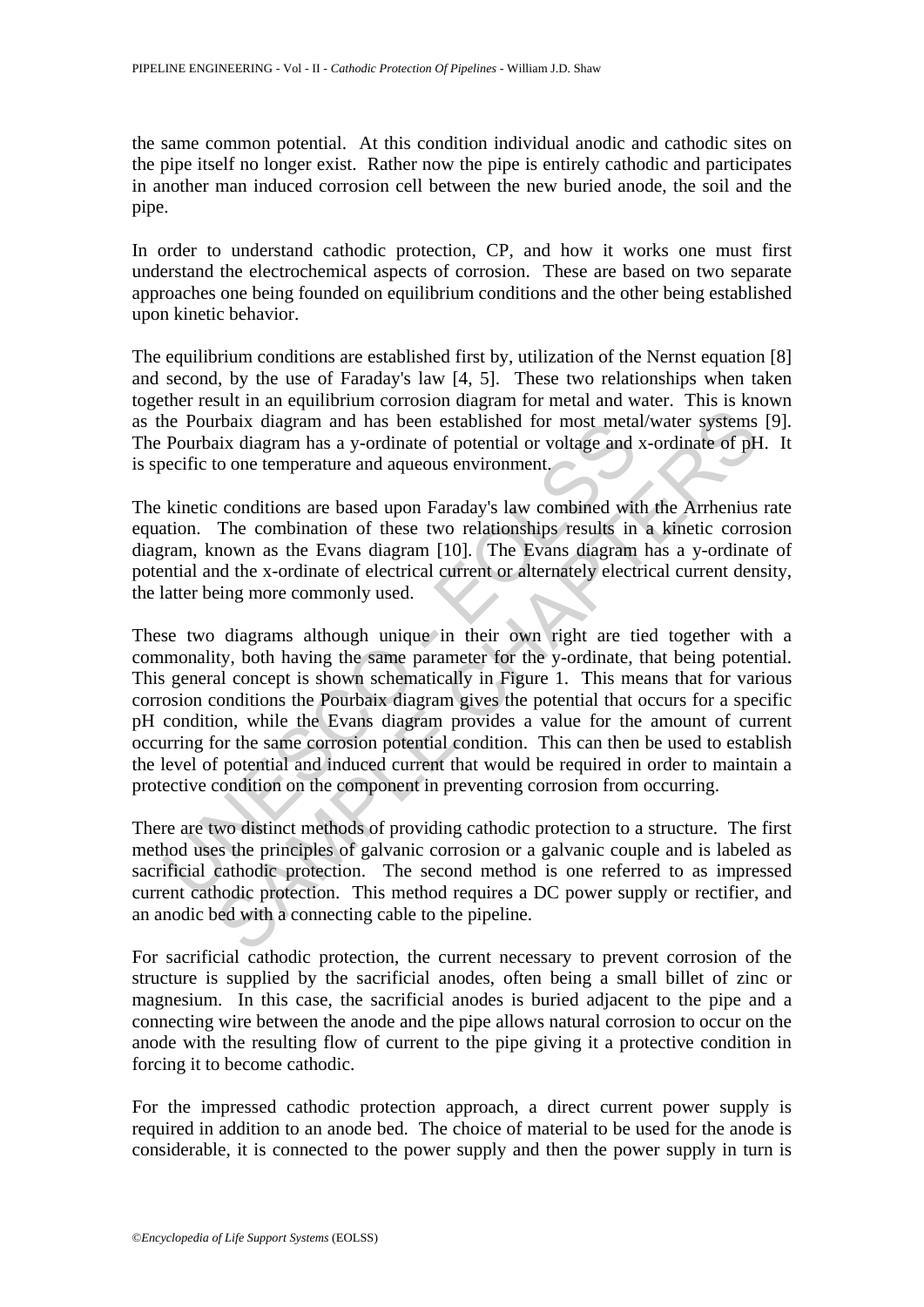connected to the pipe. In this case it is the external power supplied to the system that forces the pipe to become cathodic.



Figure 1. Relationship between Pourbaix and Evans Diagrams

Figure 1. Relationship between Pourbaix and Evans D<br>complexity in cathodic protection systems comes from the sizin<br>placement of the anodes. These are interactively dependent up<br>a spieline size and coating type. The sacrifi Figure 1. Relationship between Pourbaix and Evans Diagrams<br>
exity in cathodic protection systems comes from the sizing of the component<br>
beline size and coating type. The sacrificial method is used in many div<br>
beline siz The complexity in cathodic protection systems comes from the sizing of the components and placement of the anodes. These are interactively dependent upon soil conditions as well as pipeline size and coating type. The sacrificial method is used in many diverse applications including zinc and inorganic zinc coatings for atmospheric corrosion protection. However the impressed current method has one limitation, it cannot be used for atmospheric protection. The primary emphasis of this chapter is on protection of buried pipeline systems. The general concept of the two methods of providing cathodic protection is shown in Figure 2. Figure 2(a) shows the arrangement of sacrificial cathodic protection while Figure 2(b) shows the configuration for impressed current cathodic protection. As can be noted from this figure the general arrangement appears very simplistic, however the understanding of what is occurring is not.



Figure 2 (a) Sacrificial CP (b) Impressed Current CP.

## **3.1 Corrosion Principles**

For corrosion to occur on a metal surface four different elements must be present. These are, first the presence of an anode, A, second a cathode, C, third a conducting electrolyte, and fourth a conducting electrical path connecting the anode to the cathode. This is shown in Figure 3 as a laboratory identification of the four elements. These four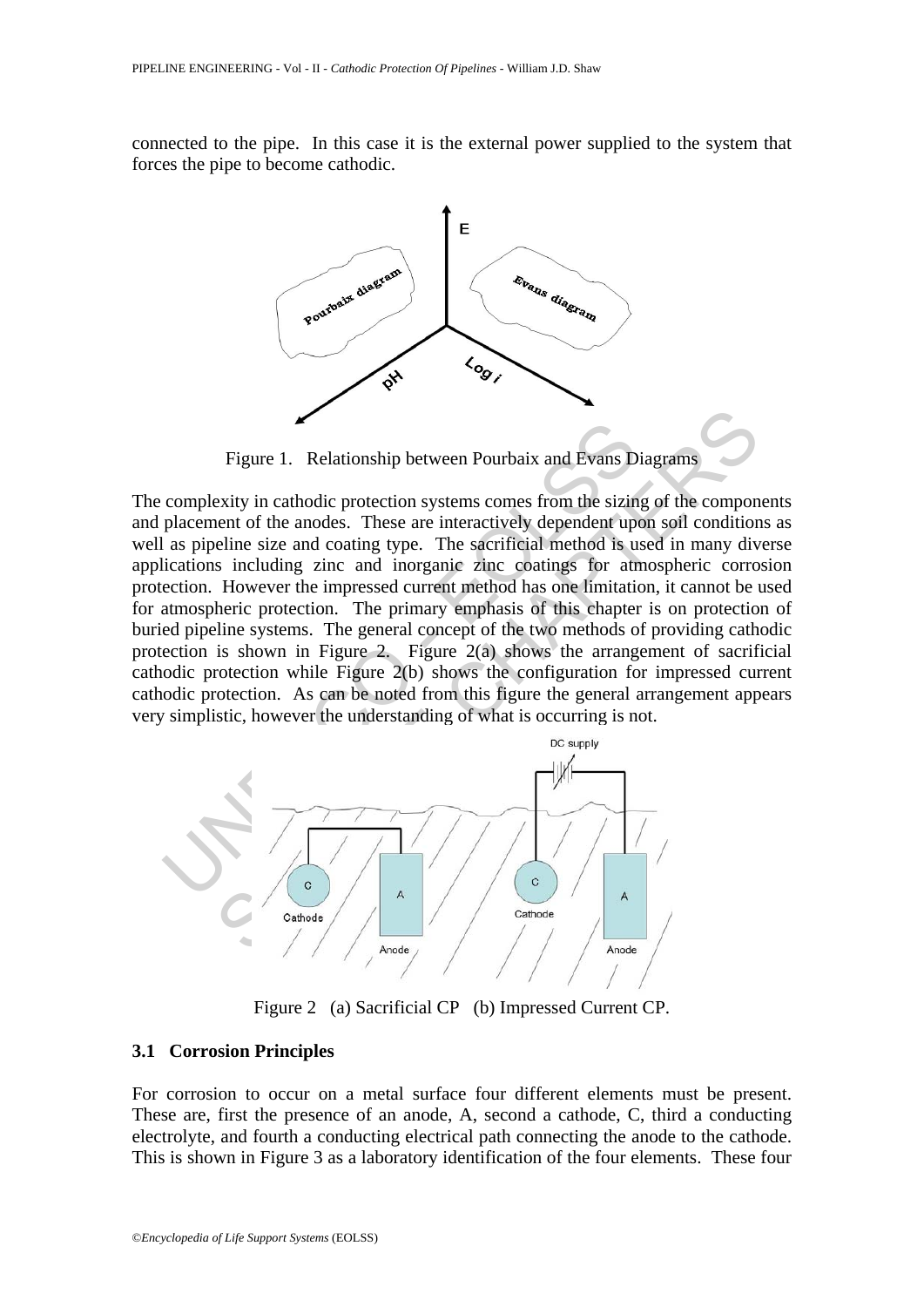items when combined together constitute a corrosion cell. When these four items are present corrosion can occur, anyone of the four when missing will stop the corrosion process. The anode is where metal dissolution takes place, or where the corrosion is occurring. The dissolution reaction occurring on the metal surface is referred to as an anodic partial reaction. For steel this is described by equation 1. This specific electrochemical reaction allows the metal to dissolve and it means that current flow must occur between the anode and the cathode. Therefore the conducting electrical path between these two

$$
Fe \ \cdots \!\! \to Fe \! + \! + 2e \tag{1}
$$

elements allows for the flow of electrical current. The cathode is a corrosion protected element. The current flows from the anode through the electrolyte to the cathode. At the cathode another electrochemical reaction takes place. This is referred to as a cathodic partial reaction, and is where specific ions in the solution are reduced back to an element or compound. For a deaerated condition the ion that is reduced is hydrogen as described in equation 2. A balance must occur between these two reactions (anodic partial reaction and cathodic partial reaction) in terms of electrons

$$
2 H + +2e --- D = H2
$$
 (2)

cathode another electrochemical reaction takes place. This<br>oddic partial reaction, and is where specific ions in the solution<br>element or compound. For a deaerated condition the ion that is<br>escribed in equation 2. A balanc e another electrochemical reaction takes place. This is referred to a<br>
e another electrochemical reaction takes place. This is referred to a<br>
or compound. For a decarated condition the ion that is reduced based<br>
or compou generated and consumed. Reactions that take place specific to the anode are described as partial electrochemical reactions for the anode, or oxidation partial reactions. Similarly the description of the partial electrochemical reactions for the cathode is referred to reduction partial reactions. These two partial reactions, equations 1 and 2, show the relationship of current flow, through the presence and activity of electrons. Meaning that if two electrons are produced at the anode then two electrons must be consumed at the cathode. The flow of electrons is in fact electrical current that is flowing.



Figure 3. Laboratory Identification of the Four Corrosion Elements

Faraday established that the amount of current flowing, *I*, resulted in a directly proportional relationship to the mass, *m*, of material that was being dissolved. This is described simply as a functional relationship as given in equation 3. This means that the amount of current and the amount of corrosion are interchangeable. Therefore in any structure if one were to measure current one would get a direct measurement of corrosion. This relationship is extremely useful, as it means if we reverse the process by making the current flow in the opposite direction we can prevent corrosion from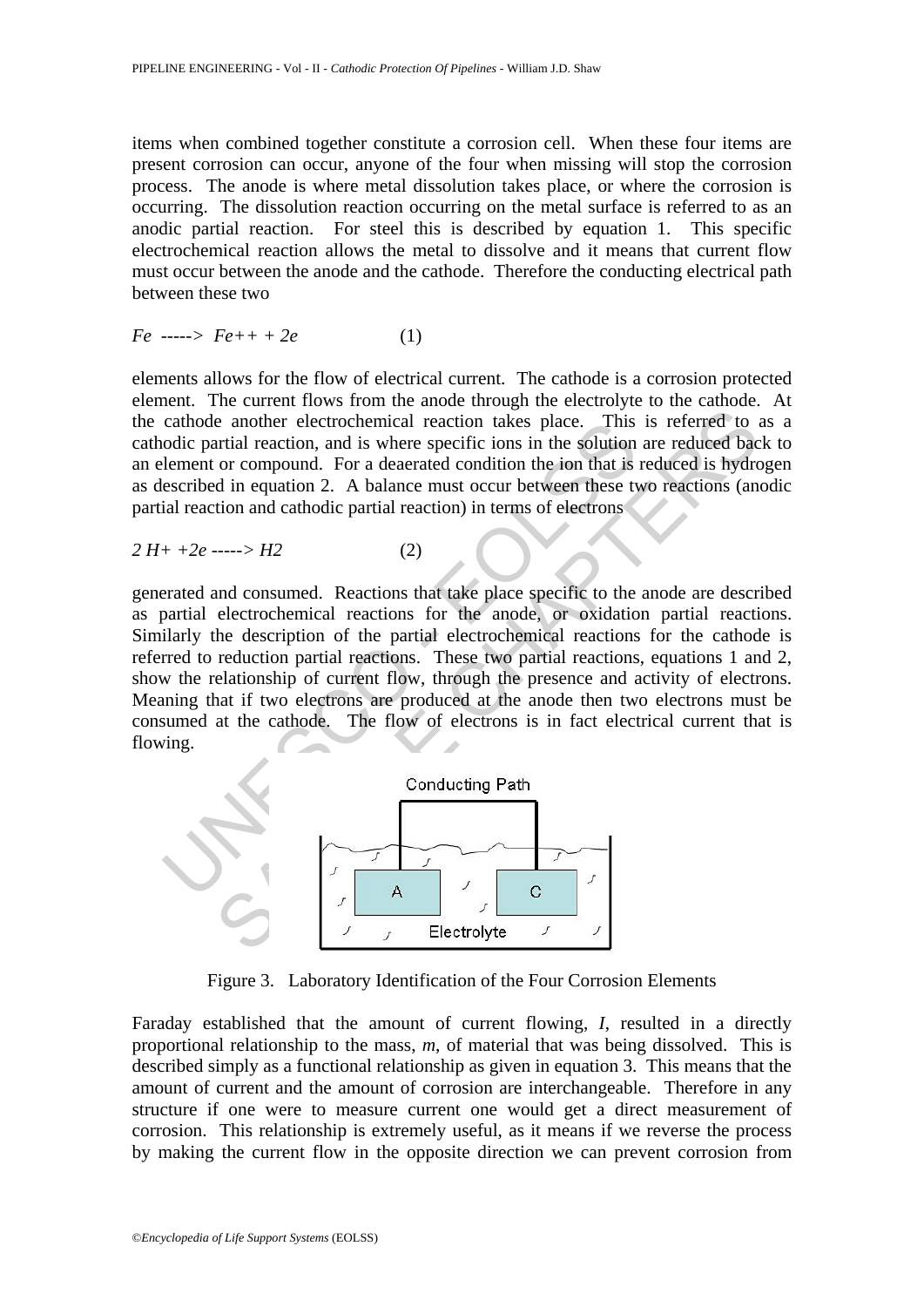occurring. This is the basis behind cathodic protection.

$$
m = f(I) \tag{3}
$$

Faraday's law takes into account a number of parameters in addition to the current. These include the time, *t*, atomic weight of the metal, *Ao*, the number of electrons participating in the reaction, *z*, and a constant known as Faraday's constant, *F*. Faradays constant has a numerical value equal to 96,480 coulomb/electron equivalents. The full description of these interactive parameters of Faradays law is given in equation 4.

$$
m = I t A o / z F \tag{4}
$$

is referred to as corrosion rate. Thus the corrosion rate is direct<br>current flowing. Further often it is more desirable to establist<br>area or on the basis of a relative thickness loss. There are man<br>are applied to describin Fired to as corrosion rate. Thus the corrosion rate is directly proportions<br>for the same of a relative thickens loss. There are many conversion on a<br>not on the basis of a relative thickness loss. There are many conversion When we measure corrosion we do so based on a rate at which the metal is dissolving. This is referred to as corrosion rate. Thus the corrosion rate is directly proportional to the current flowing. Further often it is more desirable to establish corrosion on a per unit area or on the basis of a relative thickness loss. There are many conversion factors that are applied to describing corrosion of metal systems, depending upon the specific units that one wishes to use. Normally, especially for cathodic protection systems, it is more convenient to use the current that is flowing as a parameter modified on the basis of a unit area, which is then referred to as current density, *i*. The relationship between total current and current density is given in equation 5.

$$
i = I/A \tag{5}
$$

Where A is the total anodic area of the component.

#### **3.2 Galvanic Interactions And Effects**

In a buried steel structure, such as a pipeline, the soil conditions are generally close to those of being deaerated. Exceptions to this would be sandy soil or pipelines buried at a shallow depth. This means that normally little if any oxygen is present for participating in the partial reduction reaction. Therefore the dominant reduction reaction is that of hydrogen. It is important to recognize this, as later it becomes a key consideration when overcathodic protection occurs.

The conditions of the four elements as occurring on a buried pipeline are not as distinct and as easily seen as what can normally be identified in a laboratory set up. Rather the anode and the cathode both occur on the pipe and continually vary or change places, moving to different locations or positions at different moments in time. This results in general corrosion over the entire pipe surface. The arrangement of the four elements, for a buried pipeline, is shown in Figure 4. Here the soil that acts as the conducting electrolyte and the conducting path between the anode and the cathode is the pipe itself. As can be seen is not possible to remove the conducting path between the anode the cathode on the buried pipe since this path is the pipe itself.

Rather to obtain cathodic protection, a specific system is used where an additional anode is buried adjacent to the pipe, a direct current power supply is used and a metal wire is supplied as an electrical conductor between this artificially positioned anode and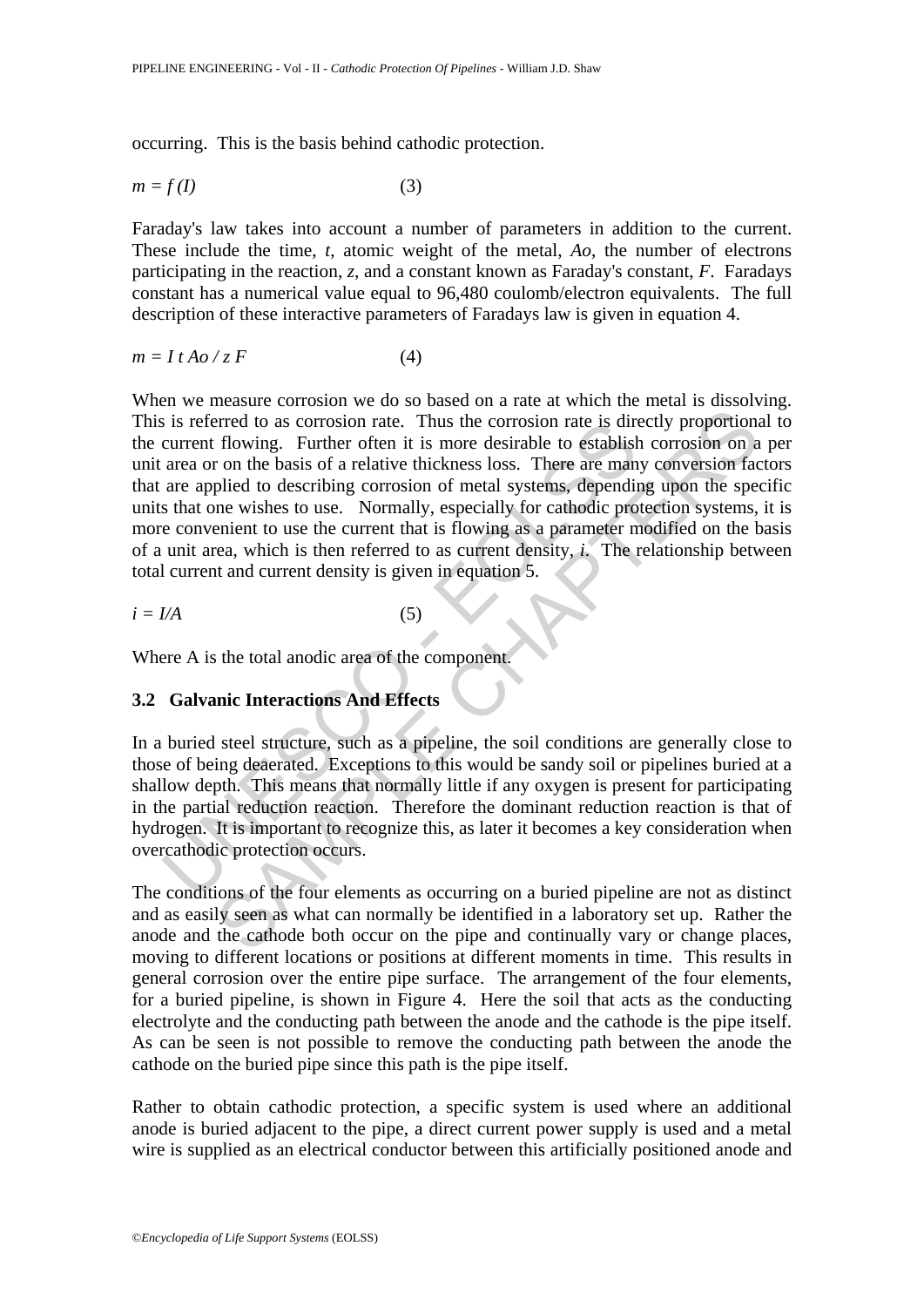the pipe. By providing electrical power between the additional anode and the pipe, the entire pipe is now forced to become the cathode as a result of the proper direction of current flow.



Figure 4. Corrosion Cell on a Buried Pipe

Figure 4. Corrosion Cell on a Buried Pipe<br>rerificial cathodic protection is provided then the anode material<br>e reactive than the material being protected. Metals are orga<br>une at the top and extremely active at the bottom. Figure 4. Corrosion Cell on a Buried Pipe<br>
Il cathodic protection is provided then the anode material that is used musive than the material being protected. Metals are organized in a list the top and extremely active at t If sacrificial cathodic protection is provided then the anode material that is used must be more reactive than the material being protected. Metals are organized in a list with immune at the top and extremely active at the bottom. This list is constructed using water and is referred to as the galvanic series. The more active the metal is in terms of dissolution or corrosion, the closer it is to the bottom of the list. It also means that any metals positioned above it are less active. If two different metals are connected together then the lower metal will corrode in preference to the upper one. If the metals are close together on the galvanic scale they will both corrode, but one will corrode faster, in preference to the other. However if the metals are far removed on the scale, then the metal lower on the scale will corrode giving protection to the one above it. The scale of separation distance between the metals on the scale is one of voltage. The most negative voltage being at the bottom of the scale. The larger the difference in voltage the greater the driving force for preventing corrosion to the more positive metal. The difference between steel and zinc results in the zinc preferentially corroding over that of the steel. Thus, when the two are connected together a current flows protecting the steel. Therefore in effect, the zinc is sacrificed in preference to the steel, hence the term sacrificial cathodic protection. The two most common metals that are used as sacrificial anodes for protection of steel pipelines are zinc or magnesium.

A commonly accepted galvanic series being fairly representative of many systems in a general way is that for metals in sea water at  $25^{\circ}$ C, as shown in Figure 5. This is for a condition where a fresh metal surface is corroding. A different positioning or rearrangement occurs when an oxide forms on the surface, especially if it is naturally protective. In addition temperature and aqueous solution composition will alter the positioning of metals resulting in a nearly infinite number of galvanic series, each established according to specific conditions. Therefore the galvanic series given in Figure 5 must be used with caution.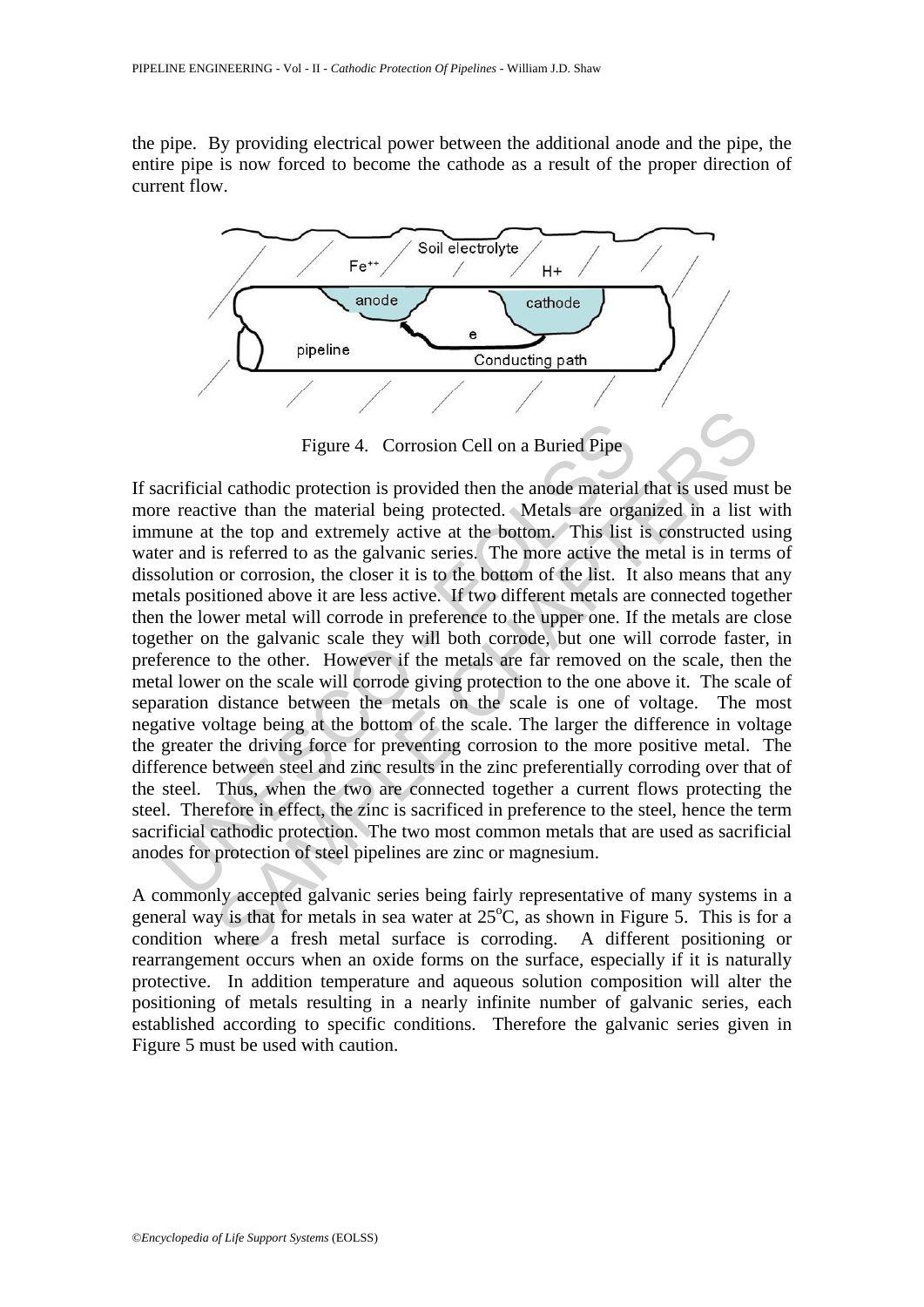| <b>Element or Material</b> |                                                                                                        | E, mVSHE |
|----------------------------|--------------------------------------------------------------------------------------------------------|----------|
| Platinum                   | Noble (cathodic)<br>Gold                                                                               | $+600$   |
|                            | Graphite                                                                                               |          |
| Titanium                   |                                                                                                        | $+450$   |
|                            | Silver                                                                                                 |          |
|                            | Zirconium                                                                                              |          |
|                            | Hastelloy C276                                                                                         |          |
|                            | Inconel 625                                                                                            |          |
|                            | AISI 316                                                                                               |          |
|                            | AISI 308                                                                                               |          |
| AISI 304                   |                                                                                                        | 0.0      |
|                            | AISI 410                                                                                               |          |
|                            | Silver Solder                                                                                          |          |
|                            | Monel 400                                                                                              |          |
|                            | Inconel 600                                                                                            |          |
|                            | Nickel 200                                                                                             |          |
|                            | Mill scale on steel                                                                                    |          |
|                            | AISI 430                                                                                               |          |
|                            | Copper C11000                                                                                          |          |
|                            | Red Brass                                                                                              |          |
|                            | Bronze                                                                                                 |          |
|                            | Cartridge Brass                                                                                        |          |
|                            | Hastelloy B                                                                                            |          |
|                            | Tin                                                                                                    |          |
|                            | Lead                                                                                                   |          |
|                            | Cast iron                                                                                              |          |
|                            | Wrought iron                                                                                           |          |
|                            | Low alloy steel                                                                                        |          |
| Low carbon steel           |                                                                                                        | $-500$   |
|                            | Aluminum AA2024                                                                                        |          |
|                            | Cadmium                                                                                                |          |
| Aluminum AA 6053           |                                                                                                        | $-1200$  |
|                            | Beryllium                                                                                              |          |
|                            | Zinc                                                                                                   |          |
| Magnesium                  | Active (anodic)                                                                                        | $-1350$  |
|                            | Figure 5. Galvanic Series for Metals in Sea Water Including Oxide Formation                            |          |
|                            | TO ACCESS ALL THE 35 PAGES OF THIS CHAPTER,<br>Visit: http://www.eolss.net/Eolss-sampleAllChapter.aspx |          |

Figure 5. Galvanic Series for Metals in Sea Water Including Oxide Formation

## TO ACCESS ALL THE **35 PAGES** OF THIS CHAPTER, Visit: http://www.eolss.net/Eolss-sampleAllChapter.aspx

#### *References:*

- - -

- 1. Michaelson, C., "*The Shining Tree: Ancient Chinese Lacquer*", British Museum Magazine, V26, N27-30, 1996.
- 2. Walton, W.T., "*Natural and Synthetic Oils in Protective Coatings*", J. American Oil Chemists Society, V17, N4, April 1940, pp. 84-87.
- 3. Davy, Sir H., "*On the Corrosion of Copper Sheeting by Seawater, and on Methods of Preventing this Effect, and on their Application to Ships of War and Other Ships*", Proceedings of the Royal